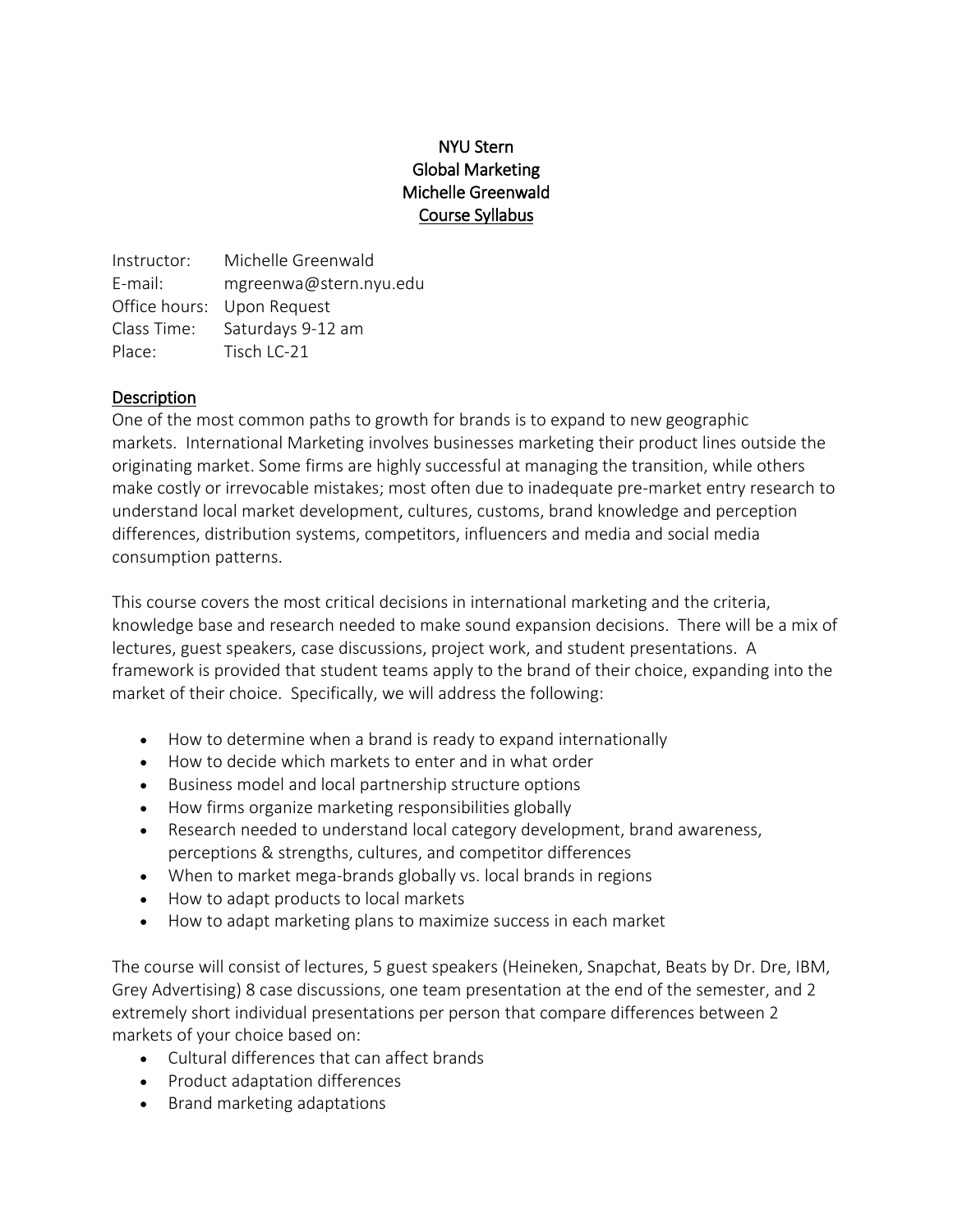The team project will involve choosing a product or service to bring from one market to another. Each team will analyze each market's competitors, business models and distribution systems, market share and growth, and integrated marketing programs. They will develop a launch marketing plan including entry strategies, and product and marketing program customization. Each team will present their new marketing launch programs to the class, highlighting the changes from market to market.

#### Course Evaluation

Evaluations will be based on the following criteria:

| Class participation                 | 30% |
|-------------------------------------|-----|
| Case write-ups & mini-presentations | 25% |
| Team project                        | 45% |

#### Case Discussions

Case discussions will reinforce the concepts taught in class and will provide the types of data that serve as the basis for the most important global marketing decisions. For each case, a one-page write-up is required to be submitted before the start of that class/before the in-class discussion. The write-up will be in response to several questions that are provided in the session content descriptions below. You should answer all the questions in no more than 2 pages combined for each case, single-spaced with 12-point type. The purpose of the write-ups is to ensure every student reads every case, so the in-class discussions are meaningful, and we can benefit from everyone's thinking.

The cases were selected to cover a range of industries (Consumer Package Goods, Entertainment & Theme Parks, Automotive, Technology, Fast Food Restaurants, Cultural Institution), and a range of countries (Mexico, China, United States, Germany, Hong Kong, South Africa, India, Brazil, Australia, France, Russia, UK, Spain).

#### SESSION CONTENT

#### **SESSION 1: Saturday February 15th**

- Course overview and deliverables
- Project idea sharing & team formation
- Key steps in the international marketing process & planning information needs
- Librarian presentation of data sources to obtain pertinent data
- Other pre-work and analysis needed for expansion to other markets

Assignment for Saturday February 22<sup>nd</sup>

- Find a team member
- Determine the brand you will take from one country to another
- Competitor pricing & features chart
- Collect your brand & competitor's advertising & marketing examples in each market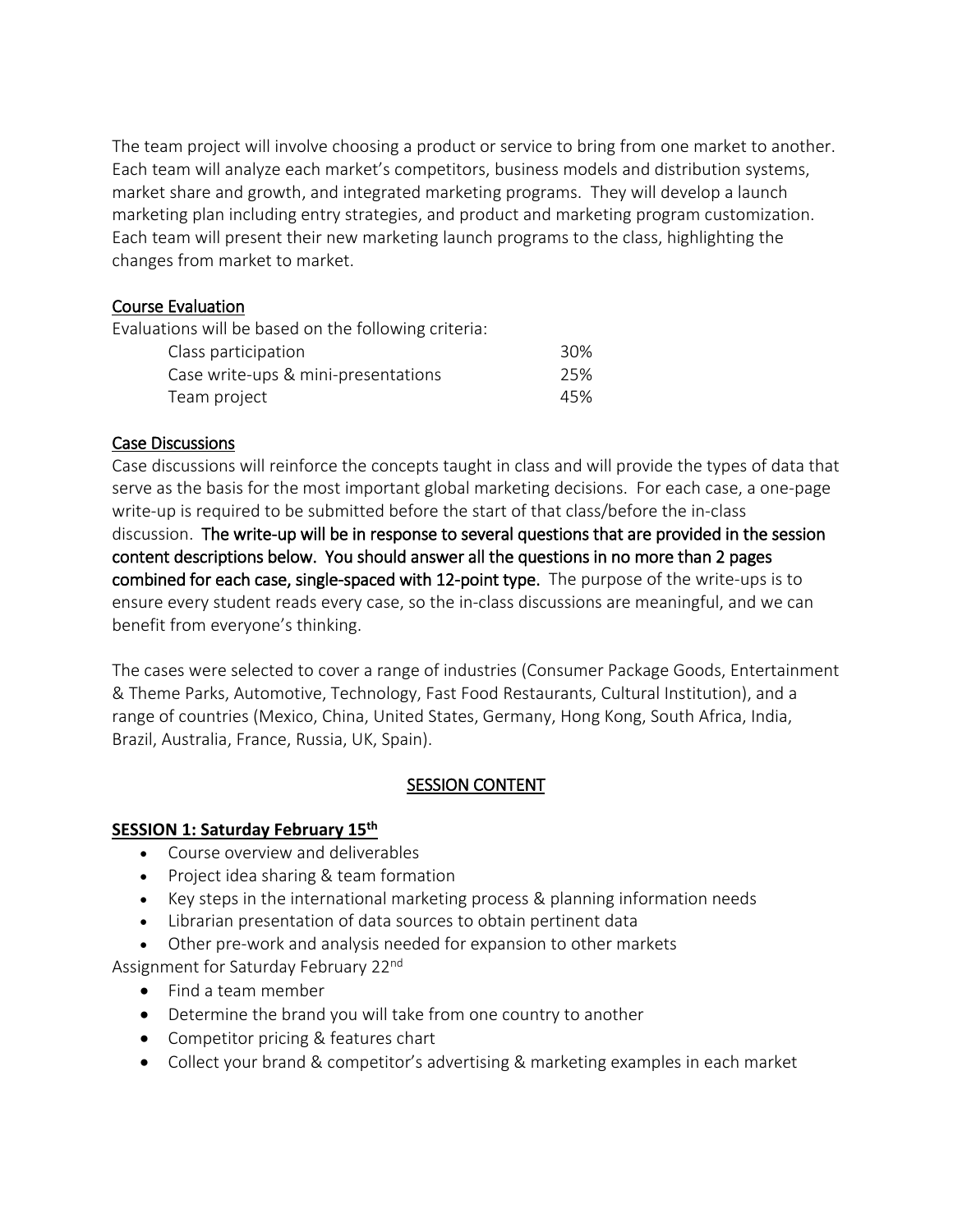#### **SESSION 2: Saturday February 22nd**

- Organizing for International Marketing
- Business models & market entry strategies

#### Case discussion:

### Ben & Jerrys

Assignment for Thursday, February 6<sup>th</sup>

Case Questions: 1-page, single-spaced, answer 3 of the following questions (your choice)

- What are the pros & cons of entering Japan for Ben & Jerry's?
- What are their partnership options?
- Why was 7-11 so interested in Ben & Jerry's?
- How was ice cream consumption different in each market?
- What product adaptations would Ben & Jerry's need to make for Japan?
- What considerations went into the pricing & profit estimates or calculations? Assignment for Saturday February 29th
	- Determine who your competitors are in each market
	- Determine their market share & growth performance
	- Determine overall growth of the market in each country

#### **SESSION 3: Saturday February 29th**

- Guest speaker Maria Correa: Global Marketing IBM
- Understanding local market differences (market development, brand dominance and awareness, and economies, for market selection & product and marketing customization)

#### **SESSION 4: Saturday March 7th**

#### Case Discussion:

#### Colgate Max Fresh (U.S., China, Mexico)

(Case concepts: market & brand development differences, product & marketing adaptation, profitability expectations)

Case Questions: In no more than 1 page total, single-spaced, answer all 3 questions:

- What were the product differences in the different markets?
- What were the marketing adaptations for each market?
- Given the profitability differences, if you had to choose one market to launch in first and why? (See the P&L's in the appendices for Mexico & China)
- Understanding local market customs and cultures, local business partnerships, and competitors

Assignment for Saturday March 14th

• Find 1 example of a custom that's different from 1 country to another and how a product or service is adapted as a result. You will need 2 slides: 1 from that product or service in each country. You can take a screen shot from the website, have a package photo, show a YouTube ad or print ad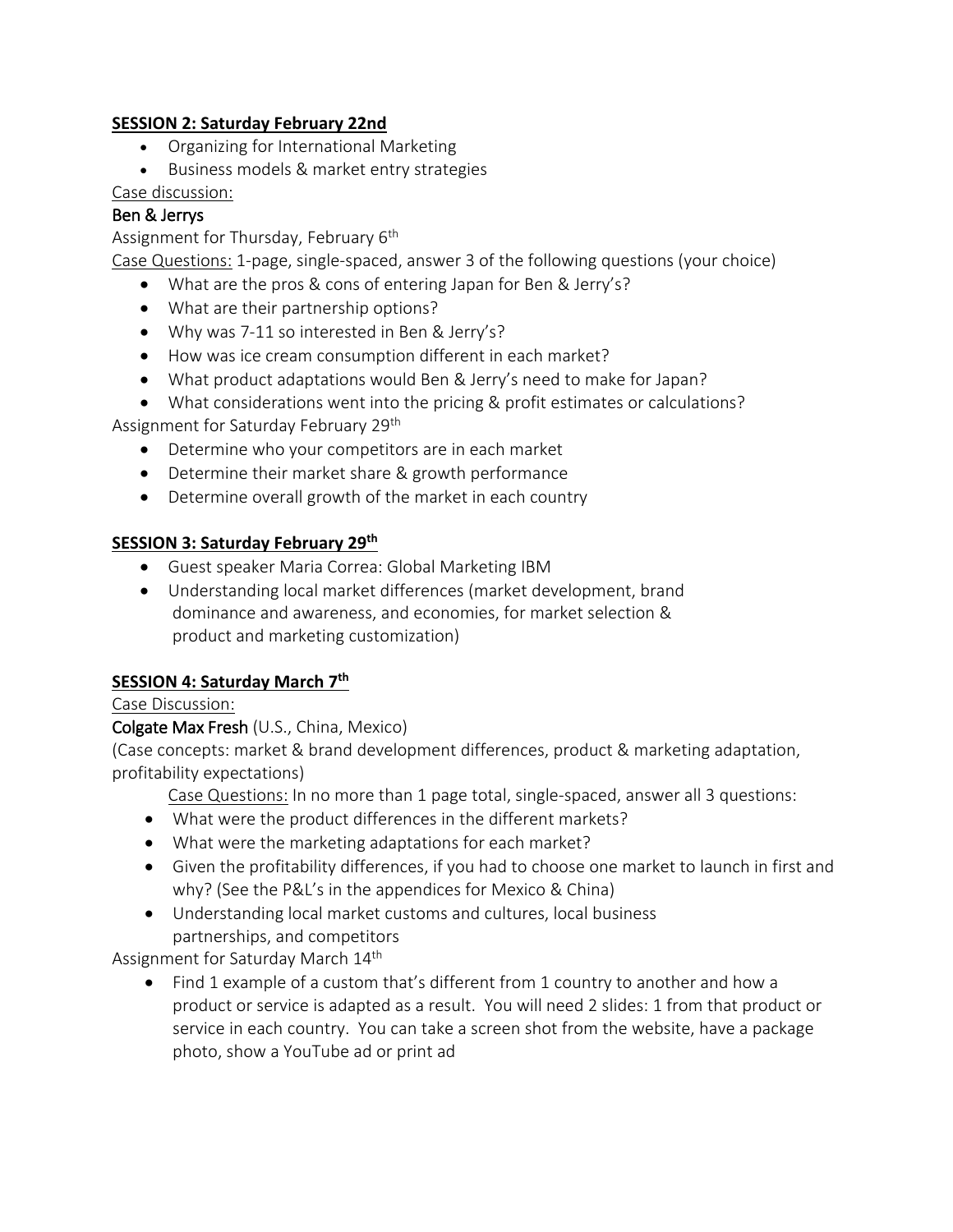### **SESSION 5: Saturday March 14th**

#### Case Discussion:

### Hong Kong Disneyland: Where is the Magic? (Hong Kong & China)

(Case concepts: Differences in local customs & cultures, local management involvement in decision making, local competitor' responses, managing local public relations, working with local partners)

Case Questions: 1-page, single-spaced, answer 3 of the questions below

- What were Disney's overall corporate objectives in entering Hong Kong?
- Was Hong Kong the best market to do it and were theme parks the best way?
- Are there other cities you think would have been better and other Disney businesses they should have started with?
- What errors did Disney make in entering Hong Kong and why were they made?
- Which could have been avoided and how?
- Students present their 2-slide examples of different cultural examples that resulted in a product change from 1 market to another

Student presentations of their 2-slide examples of cultural differences affecting product adaptations & marketing tactics

### **SESSION 6: Saturday March 28th**

- Marketing strategy as it relates to global expansion and local market positioning
- Global master brand strategies
- Changing brand identities and positioning for different markets

Guest Speaker: Alain Groenendaal, Former President Grey Advertising Europe & LATAM

# **SESSION 7: Saturday April 4th**

• Product naming, colors, packaging, pricing

Case Discussion:

#### Yum Brands

(Case concepts: Marketing & product adaptations, new market selection criteria, global product innovation, market entry strategies, what makes a brand, a brand globally, & global portfolio management)

Case Questions:

- How did Yum Brands decide which geographic markets to enter, with which product lines? What criteria did they use?
- What aspects of the product and marketing can vary & which should stay the same?
- If you were the CEO of Yum brands, which countries would you enter next, with which product lines and why?
- How were new products developed at Yum & what were pros & cons of their approach?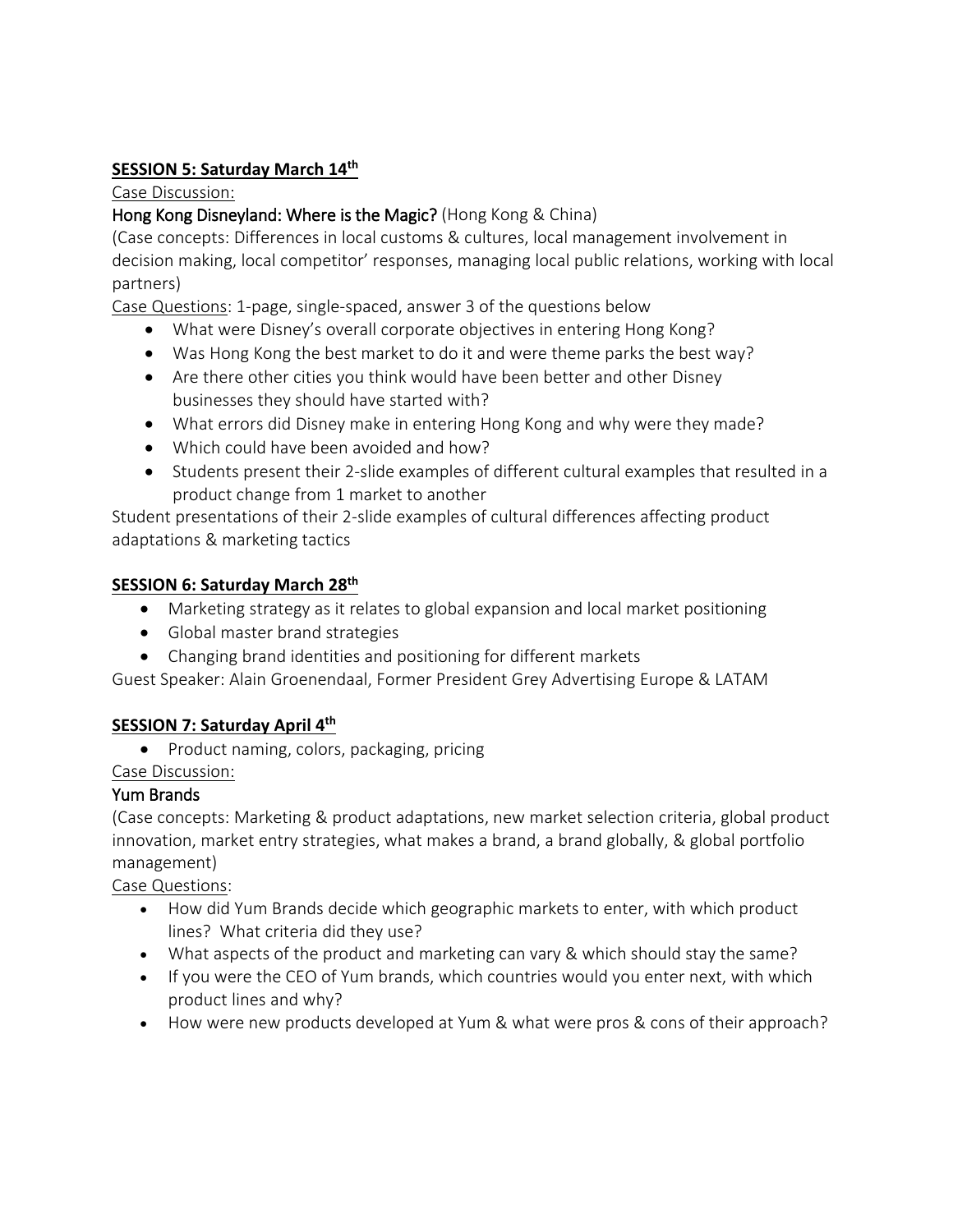### **SESSION 8: Saturday April 11th**

• Global product development

# Case Discussion:

# El Bulli

Case Questions:(1-page write-up/see questions below & pick 3 to answer)

- What factors enabled El Bulli to innovate?
- What factors went into making the product/or experience so special?
- Was the meal priced correctly?
- What can companies learn from the way El Bulli innovated?
- Is Ferran or El Bulli the brand?
- How might they extend the brand into other areas to monetize it?

# **SESSION 9: Saturday April 18th**

- Launch Marketing Plans
- Global vs. adapted marketing messaging & programs

# Case Discussion:

# **BMW: Launching the Z3 Roadster** (Germany to U.S.)

(Case concepts: Changing a country-specific brand image to a global brand image, and developing marketing plans with global appeal)

Case Questions:

- What was the strategic importance to BMW of launching the Z3 Roadster?
- What brand perceptions were they trying to change and why?
- What were the programs BMW developed to accomplish their objectives and how did they measure their success?

# **SESSION 10: Saturday April 25th**

### Guest Speaker: Max Rivera, Head of Strategy Snapchat Southern Europe & LATAM Case Discussion

Tate Modern (1-page write-up/see questions below & pick 3 to answer) Case Questions:

- How did the Tate Digital Marketing leadership team create a digital mindset throughout the entire marketing organization?
- Should digital marketing possibilities be pursued relentlessly? (Fear of Missing Out)
- How should digital programs be prioritized when metrics aren't available or obvious
- How can digital transform an organization's mission
- How can digital alter target audience importance and marketing emphasis
- How can digital tool selection change based on target demographics & objectives

# **SESSION 11: Saturday May 2nd**

# Case Discussion:

# Lenovo, Building A Global Brand

Case concepts: The case discusses how Lenovo expanded from being a powerhouse computer brand in the Chinese Market, to a global brand extending beyond the PC segment. It deals with